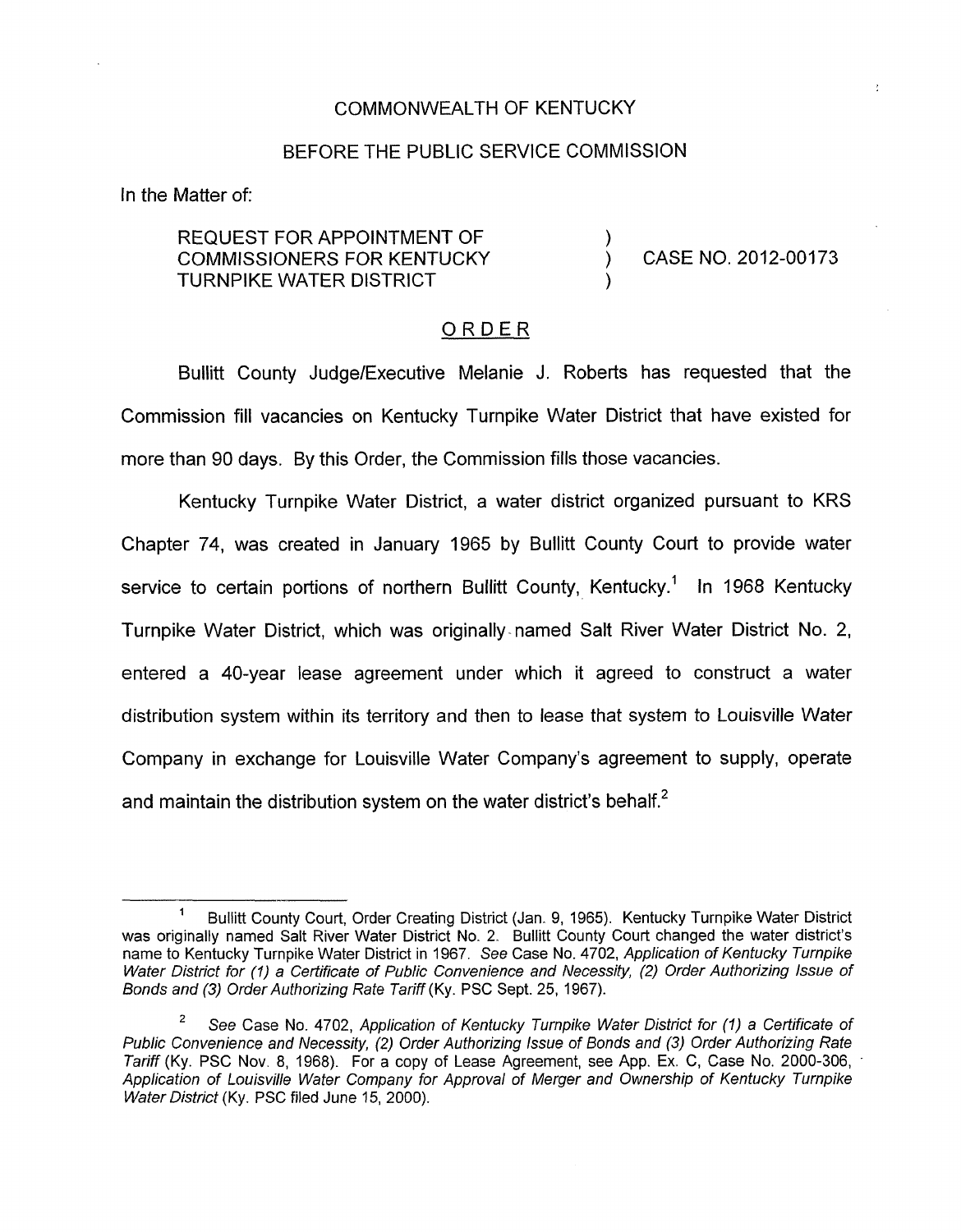In 1992 Kentucky Turnpike Water District and Salt River Water District No. 1 voluntarily merged. Salt River Water District No. 1, whose territory covered certain portions of southern Bullitt County was absorbed into Kentucky Turnpike Water District and became known as Kentucky Turnpike Water District Division  $2<sup>3</sup>$  The merger agreement expressly provided that the merged district would be operated by a fivemember Board of Commissioners, and that within two years of the merger the membership on the Board would be reduced to three members.<sup>4</sup> According to Commission records, the Board consisted of only three members by 1995.

As of December 31, 1995,<sup>5</sup> a three-member board of commissioners administered Kentucky Turnpike Water District and had the statutory responsibility to "control and manage" the water district's affairs. $6$  The County Judge/Executive of Bullitt County appointed the water district commissioners with the approval of the Bullitt County Fiscal Court.<sup>7</sup> Pursuant to KRS 74.020(1), the terms of the members of a water district's board of commissioners were staggered. $8$ 

On August 11, 2000, Kentucky Turnpike Water District entered into an agreement with Louisville Water Company ("Merger Agreement") to terminate its Lease

KRS 74.020(1)(b).

Case No. 92-169, *Salt River Wafer District and Kenfucky Turnpike Water District Joint* **<sup>3</sup>** *Petition for Approval of Merger Agreement and Retail Rate Adjustment* (Ky. PSC Feb. IO, 1993) at 3.

*Id.* at 4. **4** 

*Annual Reporf of Kentucky Turnpike Water District (Division 1) to the Public Service Commission of Kentucky for the Year Ended December 31,* 1995 at 6; *Annual Report of Kentucky Turnpike Water District (Division 2) to the Public Service Commission of Kenfucky for the Year Ended December 31,* 1995 at *6,*  **5** 

<sup>6</sup> KRS 74.020(1).

See KRS 74.020(1)(a) ("Initial appointments shall be for terms of two (2), three (3), and four (4) years, as designated by the Court.")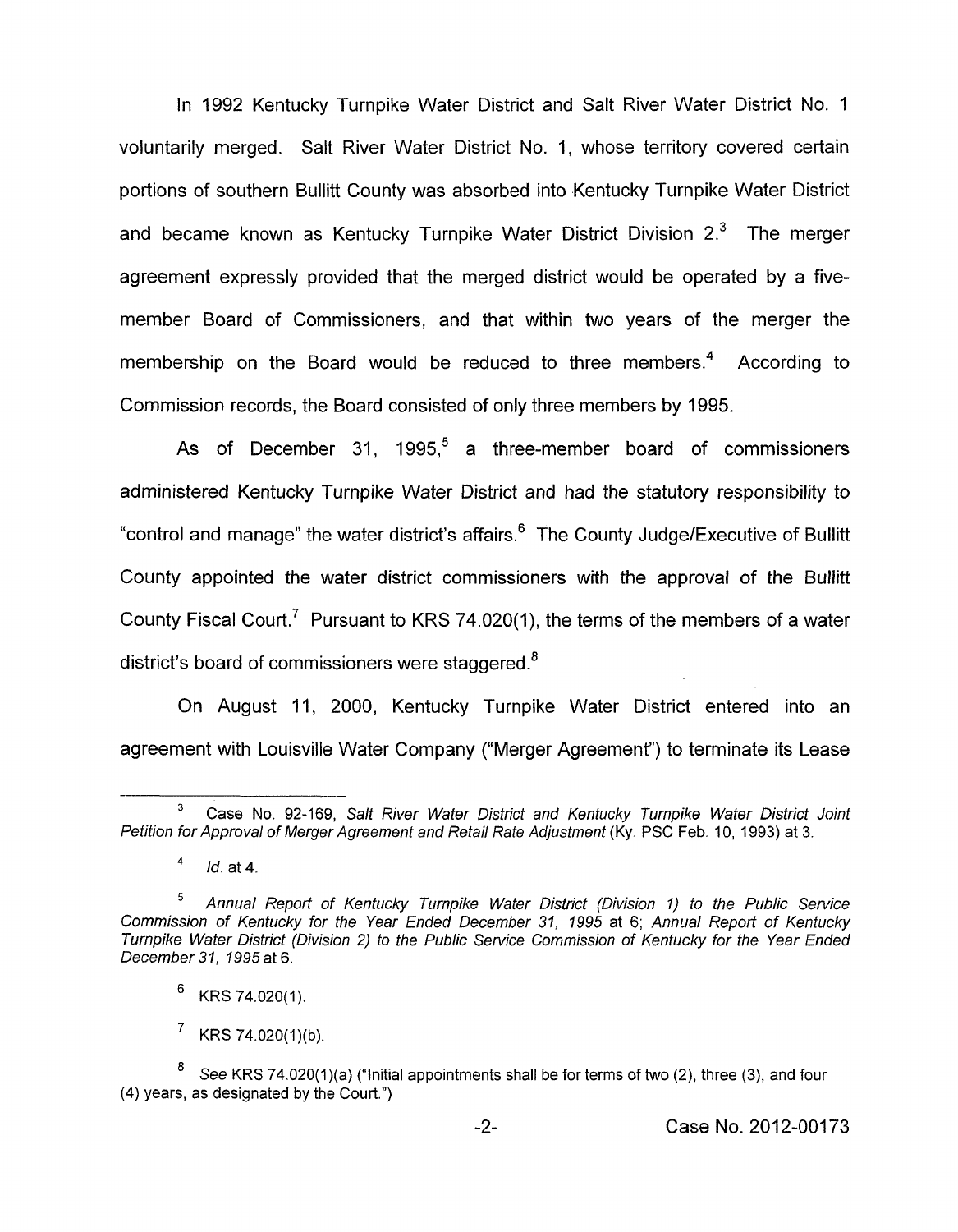Agreement and to transfer all of its assets and liabilities to Louisville Water Company.<sup>9</sup> On September 6, 2000, the Commission approved the proposed transfer.<sup>10</sup> transfer was completed on September 29, 2000.'' The

Following the transfer of the assets, neither Bullitt County Fiscal Court nor Kentucky Turnpike Water District took action to dissolve the water district or to fill vacancies on Kentucky Turnpike Water District's Board of Commissioners as they occurred. Attention instead focused upon the Bullitt County Advisory Board, a body whose creation the Merger Agreement required and whose purpose was to "provide advice and counsel to the LWC [Louisville Water Company] Board of Water Works . . . on issues related to KTWD [Kentucky Turnpike Water District] service areas and the Bullitt County Water Improvement Program until that program had been completed."<sup>12</sup> The Merger Agreement designated the then-serving members of Kentucky Turnpike Water District's Board of Commissioners as the first members of the Bullitt County Advisory Board and provided that each was to serve until the expiration of his term as water district commissioner. Thereupon, the Bullitt County Judge/Executive would

For the an executed version of the Merger Agreement, see App. Ex. **F,** Case No. 2000-306, *Application of Louisville Water Company for Approval of Merger and Ownership of Kentucky Turnpike Wafer Distrjcf* (Ky. PSC filed Aug. 15, 2000). *9* 

Application of Louisville Water Company for Approval of Merger and Ownership of Kentucky **10**  Turnpike Water District (Ky. PSC Sept. 6, 2000).

Letter from Laura M. Douglas, Vice-president and General Counsel, Louisville Water Co., to Martin J. Huelsmann, Chairman, and Deborah Eversole, General Counsel, Kentucky Public Service Commission (Oct. 25, 2000). 11

Merger Agreement § 10K. As part of the consideration for the transfer, Louisville Water Company agreed to install over a 1 O-year period certain system improvements within Kentucky Turnpike Water District's territory. Among these improvements was the Bullitt County Improvement Program, which involved the construction of backbone water mains and distribution mains to unserved public roads within 10 years of the development of an extension plan. *See* Merger Agreement § 2B and Merger Agreement Ex. H. **12**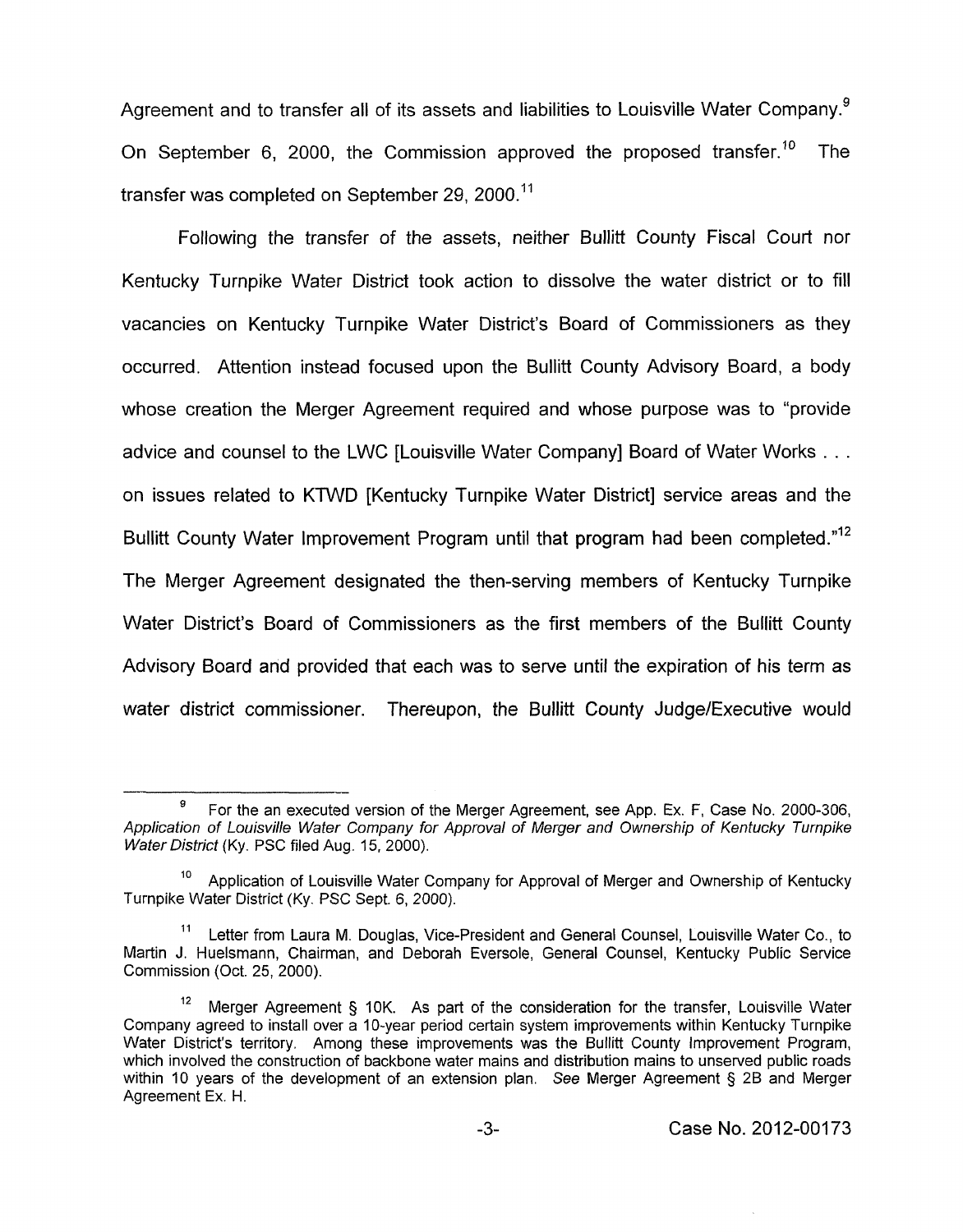appoint his successor. Members of the Bullitt County Advisory Board were to receive a monthly expense stipend of \$100 and liability insurance coverage.<sup>13</sup>

On February 21, 2012, Bullitt County Fiscal Court and Louisville Water Company executed an "Amendment to the Merger Agreement." Noting that they had fulfilled the terms of the Merger Agreement, Bullitt County Fiscal Court and Louisville Water Company agreed to several future actions regarding the provision of water service in Bullitt County, of which the dissolution of Kentucky Turnpike Water District was one.<sup>14</sup>

On May 1, 2012, Bullitt County Judge/Executive Melanie J. Roberts requested that the Commission **fill** the existing vacancies on Kentucky Turnpike Water District's Board of Commissioners.<sup>15</sup> She nominated three persons as candidates for the vacancies. She further advised the Commission that appointment of commissioners was the first step toward dissolution of Kentucky Turnpike Water District. Upon their appointment, these commissioners would be requested to evaluate the merits of dissolving the water district.

On July 11, 2012, we initiated this proceeding to fill the existing vacancies. To ensure notice to all persons with a significant interest in this matter, the Commission ordered that Bullitt County Judge Executive Roberts and the three persons whom she nominated for commissioner be made parties to this proceeding. We also directed the three nominees to provide information regarding their personal background and

<sup>&</sup>lt;sup>13</sup> Merger Agreement Ex. A.

**l4** Minutes of the Regular Session *of* Bullitt County Fiscal Court Held on Feb. *22,* **2012,** *available*  af http://www.bullittcounty.ky.gov/uplimg/documents/2.21.2012%20Minutes.pdf (last visited Jan. 3, 2013).

<sup>&</sup>lt;sup>15</sup> Letter from Melanie J. Roberts, Bullitt County Judge/Executive, to Gerald Wuetcher, Executive Advisor, Public Service Commission (May **1, 2012).**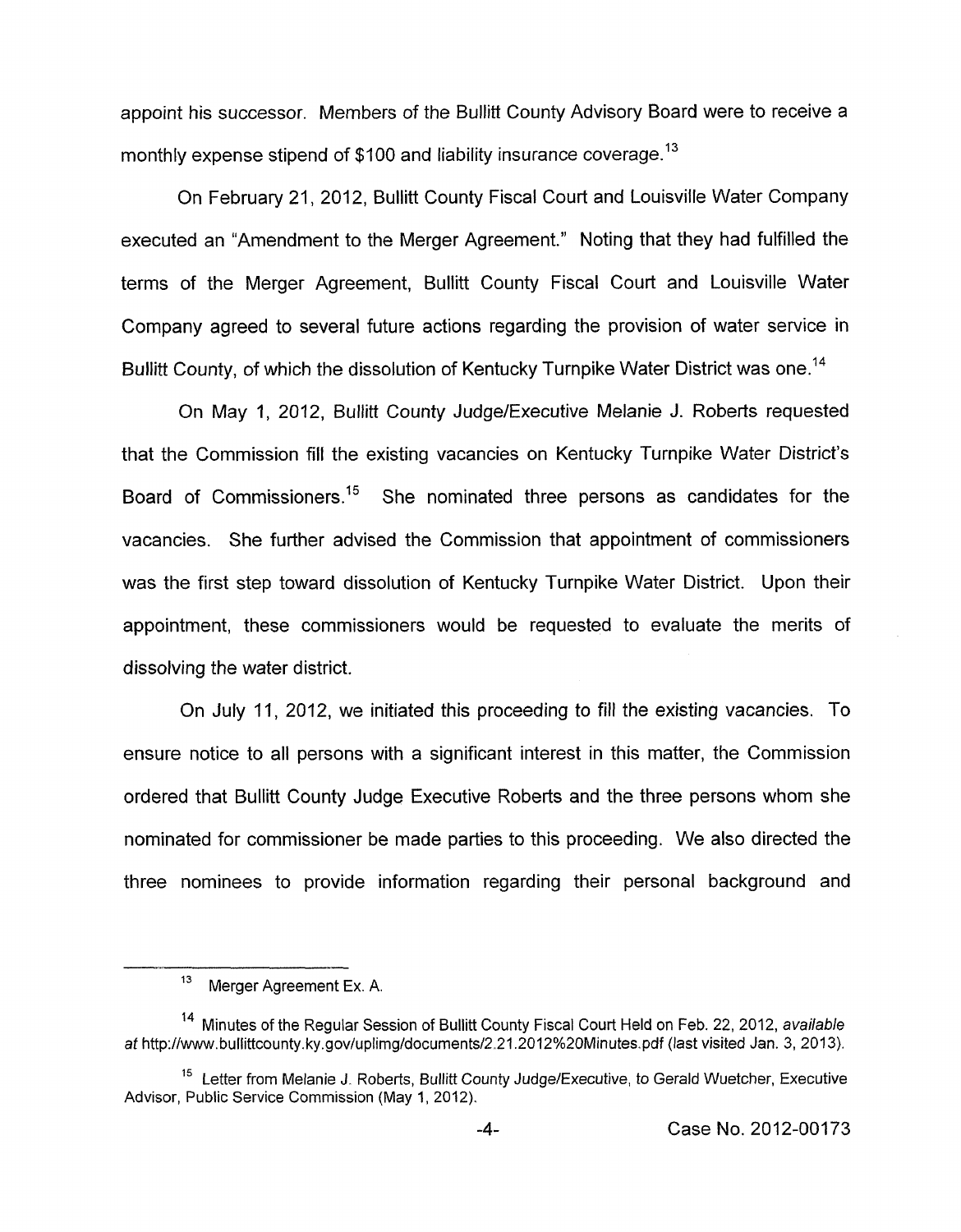Judge/Executive Roberts to provide information regarding Kentucky Turnpike Water District's boundaries and Bullitt Court Fiscal Court's efforts to fill the vacant positions.

On September 19, 2012, Judge/Executive Roberts provided the requested information. With the unanimous agreement of Bullitt County Fiscal Court,<sup>16</sup> she also nominated a second slate of potential commissioners: Rudy Hawkins, William Higgins and Glen Gibson.<sup>17</sup> With her response, Judge/Executive Roberts also provided the information on the second slate of potential commissioners that had previously been requested of the first slate.

Pursuant to KRS 74.020(1)(a), a county judge/executive appoints water district commissioners with the approval of the county's fiscal court. KRS 74.020(4), however, provides that the Commission shall fill a vacancy on the board of commissioners "if, within ninety (90) days following the expiration of the term, the vacancy has not been filled by the appropriate county judge/executive with approval of the fiscal court."

Notwithstanding that appointment authority has been vested in the Commission in such circumstances, deference should be afforded to local officials. We have previously noted:

> While the Commission has exclusive authority to fill vacancies that exist for 90 days or more, we will defer to the local elected officials in those instances where the local appointing and approval authorities have reached agreement on a candidate. Absent unusual circumstances that raise clear concerns about an agreed candidate's qualifications, such deference is appropriate because local officials generally have a better understanding of the candidates'

<sup>&</sup>lt;sup>16</sup> Resolution No. 12-14 of Bullitt County Fiscal Court (Sept. 18, 2012).

<sup>&</sup>lt;sup>17</sup> The first slate of potential commissioners had earlier advised Judge/Executive Roberts that they wished to withdraw from consideration for the positions. Pursuant to the terms of the Commission's Order of July 11, 2012, the failure of each nominee to file the requested information in a timely manner was deemed as notice that he does not wish *to* be considered for appointment to Kentucky Turnpike's Board of Commissioners.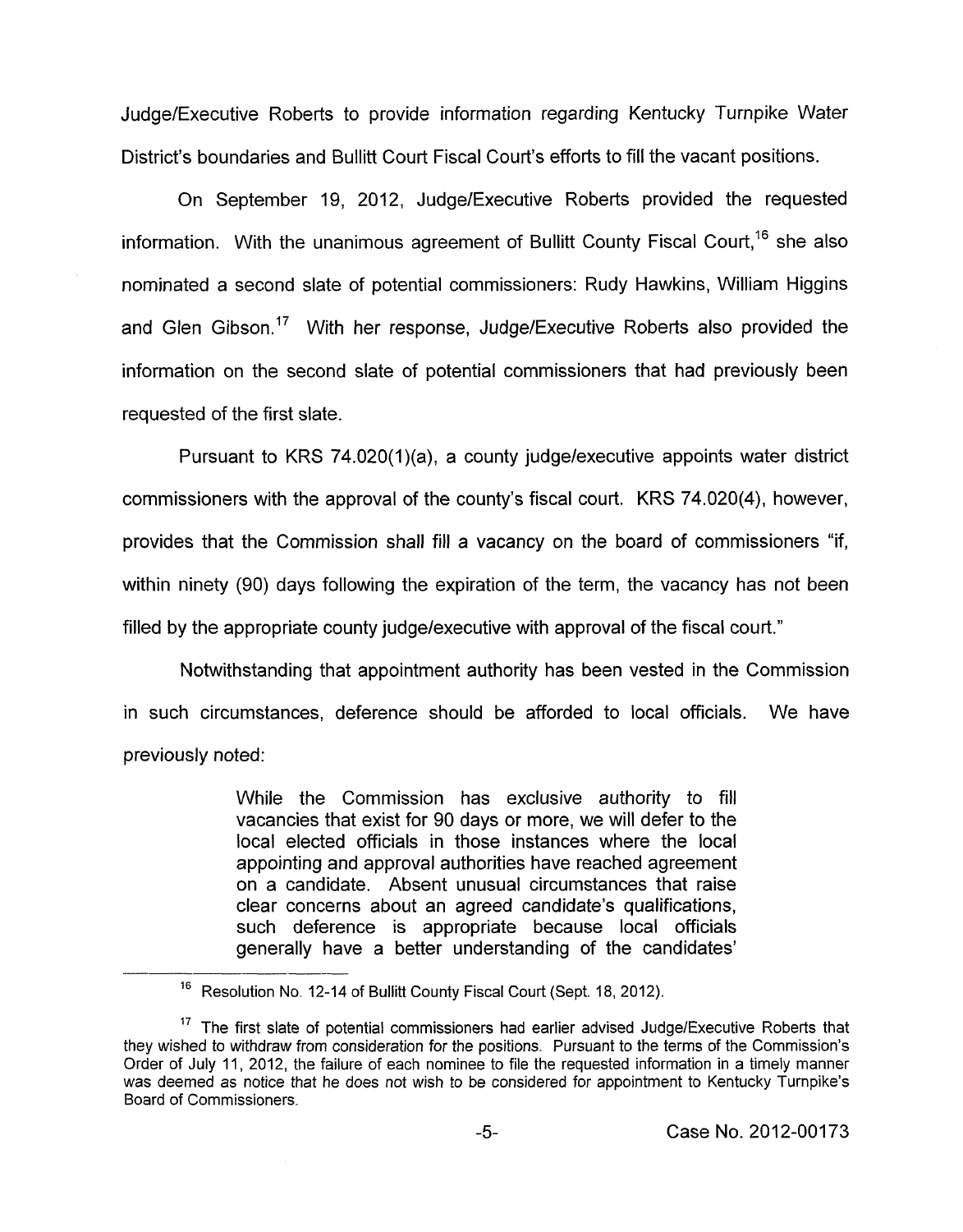qualifications and of the water district's needs and because these officials are directly accountable to the water district's customers through the ballot box.<sup>18</sup>

Based upon the record and the evidence that the candidates are residents of Kentucky Turnpike Water District's territory, the Commission finds that the candidates satisfy the sole statutory requirement to be appointed.<sup>19</sup> The Commission further finds that that each of the candidates possesses adequate education, business skills, and experience to perform the duties of water district commissioner. Accordingly, the Commission finds that each candidate should be appointed and approved to fill the vacant positions for the recommended terms

We further find the record is unclear as to the proper term for each appointment. The proposed terms do not appear to have taken into consideration the timing or length of prior terms.<sup>20</sup> Although the positions have been vacant for a significant period of time, neither the Bullitt County JudgelExecutive nor Fiscal Court has presented any authority to support the proposed term periods. Moreover, it appears that the Bullitt County JudgelExecutive and Fiscal Court may still possess the authority to fill one of the vacancies, since that position's term appears to have ended on December 31 , 2012. Clearly only the Commission, however, can fill the remaining vacancies. Notwithstanding this uncertainty, we recognize that the purpose of these appointments

Case **No** 2007-00493, *Request for Assistance in Appointment of Breafhitt County Water District Commissioners* at 4-5 **(Ky.** PSC Mar 20, 2008).

 $^{19}$  KRS 74.020(1)(a).

<sup>&</sup>lt;sup>20</sup> According to Kentucky Turnpike Water District's last financial and statistical report, which it filed in 2000, the terms of Kentucky Turnpike Water District's three commissioners expired on December 31, 2000; June 30, 2001; and December 31, 2001, respectively. As KRS 74.020(1) provides for a term of four years, the new terms should expire on December 31, 2012, June 30, 2013; and December 31, 2013, respectively.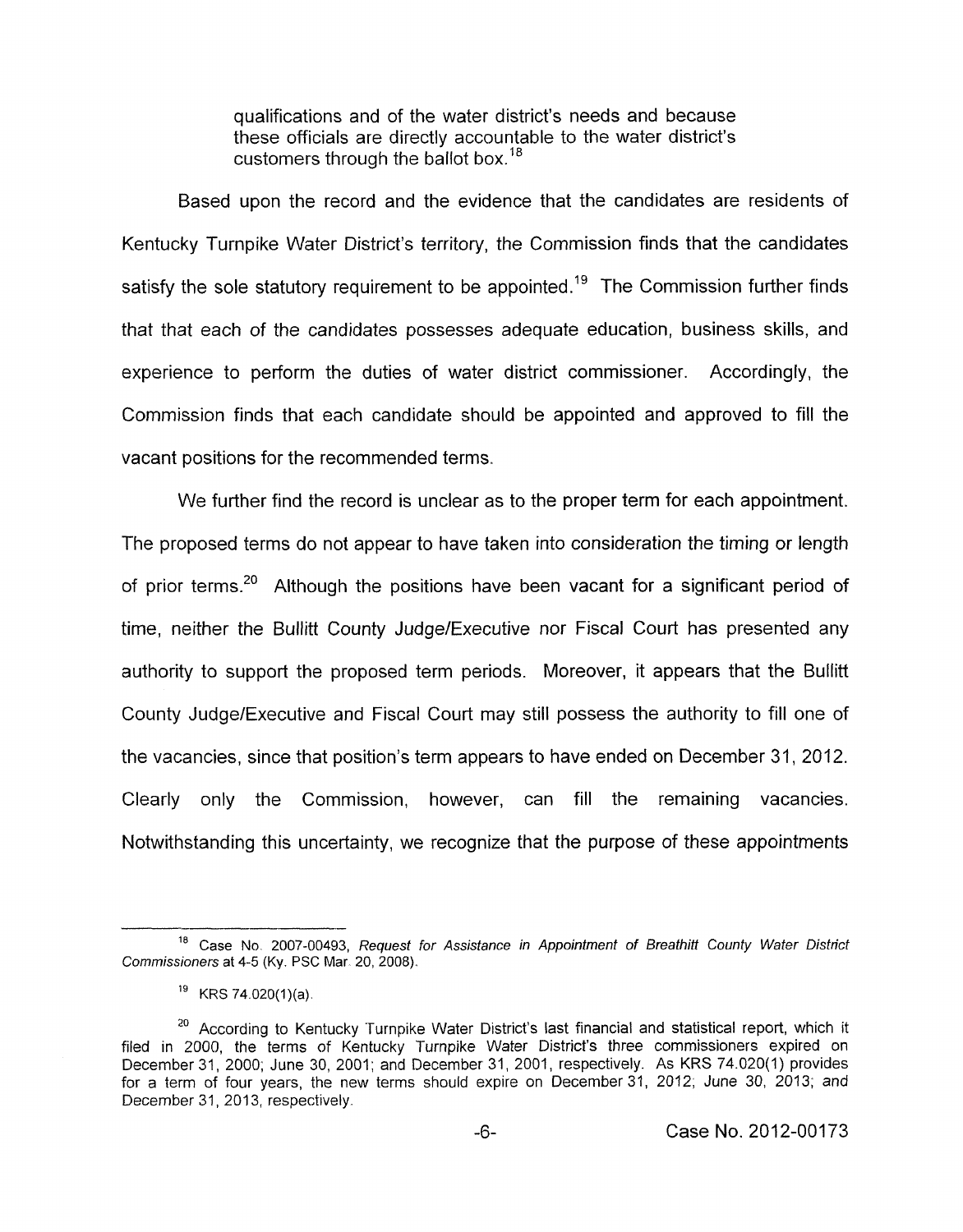is to bring about the water district's dissolution and have accepted the terms that Bullitt Fiscal Court proposes.

IT IS THEREFORE ORDERED that:

1. William Higgins is appointed and approved to fill an existing vacancy on Kentucky Turnpike Water District's Board of Commissioners. His term shall expire on August 31, 2014.

**2.** Glen Gibson is appointed and approved to fill an existing vacancy on Kentucky Turnpike Water District's Board of Commissioners. His term shall expire on August 31,2015.

3. Rudy Hawkins is appointed and approved to fill an existing vacancy on Kentucky Turnpike Water District's Board of Commissioners. His term shall expire on August 31,2016.

By the Commission



ATTES<sub>1</sub> Executive Direct

Case No. 2012-00173